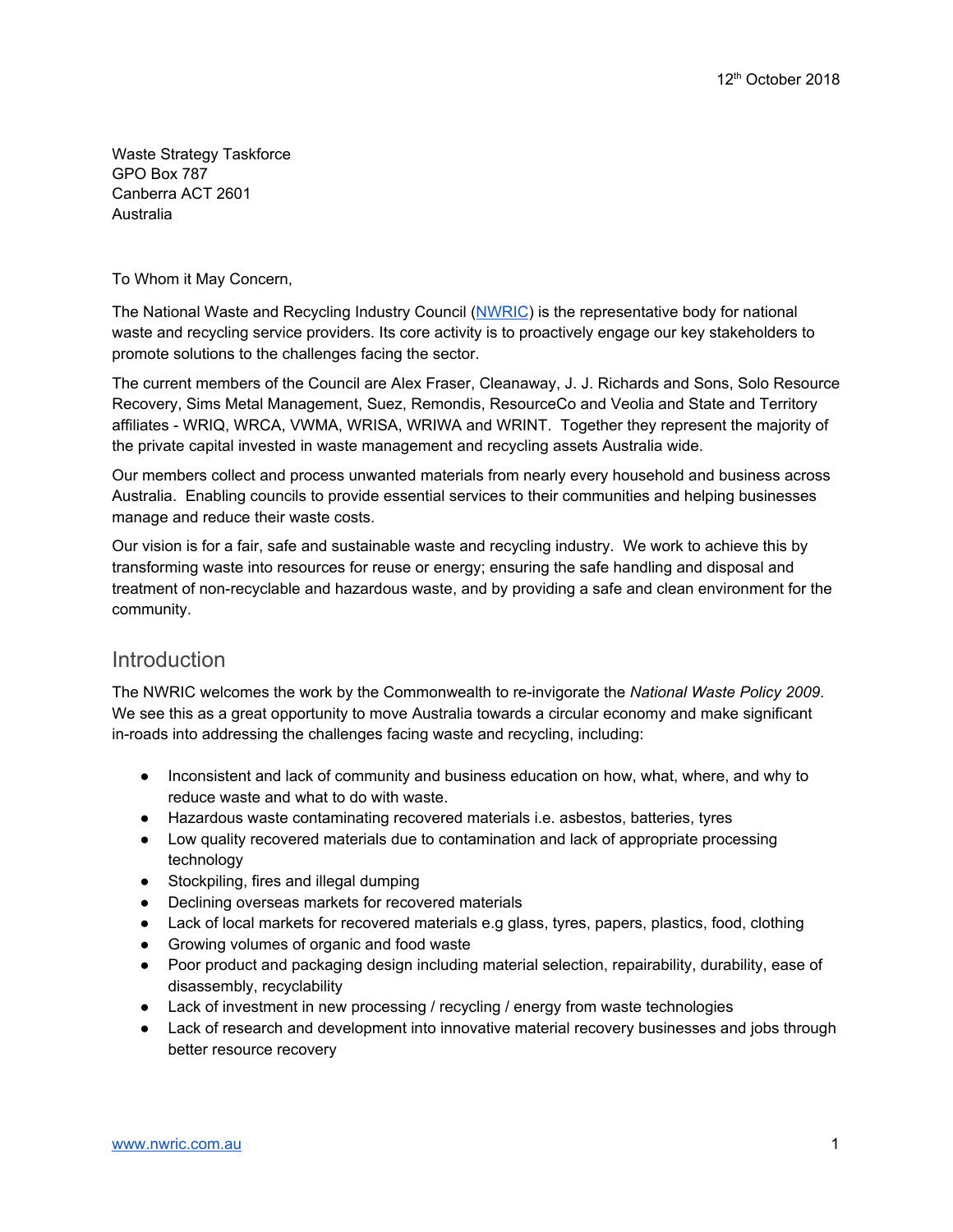The NWRIC believes there are three major systemic barriers that need to be addressed to improve waste and recycling in Australia and a move towards a circular economy;

- inconsistent landfill levy pricing and investment between states, to drive material recovery and reuse
- lack of long-term infrastructure planning nationwide, to provide certainty for investment, and
- misdirected policing and implementation of standards by States, to stop poor practices including inappropriate disposal of hazardous wastes.

In considering the draft policy overall the NWRIC believes that priority should be given to

- establishing a National Waste and Recycling Infrastructure plan,
- the 30% government procurement of recycled materials to create markets,
- implementing a common approach to waste regulation, and
- establishing a regulated product stewardship scheme for batteries.

To achieve the Policy's resource recovery targets of 'an 80% resource recovery rate by 2030', and 'halving the amount of organic waste sent to landfill by 2030' **waste and recycling infrastructure capacity will need to be doubled**. Plus, much of the existing major infrastructure will need to be renewed as total waste generated is expected to grow 60% to 100% by the year 2050.

Currently, two States have delivered long term waste and recycling infrastructure plans - Victoria<sup>1</sup> and South Australia<sup>2</sup> to guide investment and planning and NSW is currently preparing one. The projected job and economic growth opportunities offered in these plans is very encouraging.

For example, the South Australian plan says; "A 30-year high diversion scenario estimates an additional \$660 million in Gross State Product and an additional 4,969 full time equivalent jobs [by 2046]."<sup>3</sup> Therefore, a nationwide 'high diversion' scenario could generate more than 70,000 jobs across Australia and \$9.4 billion in new gross national product by 2050.

The **national waste and recycling infrastructure plan** ideally would extend to the year 2050, be a combination of State and Territory plans and be endorsed by all State Government agencies and Local Governments. This plan will ensure the National Waste Policy targets will be achieved delivering economic, environment social benefits to all Australians.

Once the national plan is in place, funding for the infrastructure would come from both the private sector and the growing landfill levies, creating no additional cost to government. Essential waste and recycling activity, if sited carefully, can occur with very minimal or no disruption to communities or businesses while delivering jobs, environmental benefit and economic growth.

With **government procurement,** the NWRIC recommends the Commonwealth focus on those commodities lacking an end market i.e. glass, mixed plastics and paper. Organics is also an important target for government procurement at the local council level.

**Waste avoidance and reduction** activities as a priority should focus on materials and goods which are toxic and impede recycling. In particular removing asbestos from all waste streams.

<sup>&</sup>lt;sup>1</sup> Statewide Waste and Resource Recovery [Infrastructure](https://www.sustainability.vic.gov.au/About-Us/What-we-do/Strategy-and-planning/Statewide-Waste-and-Resource-Recovery-Infrastructure-Plan) Plan.

<sup>2</sup> South Australia's Waste and Resource Recovery [Infrastructure](https://www.greenindustries.sa.gov.au/sa-waste-resource-recovery-infrastructure-plan) Plan.

<sup>3</sup> Foreword - page 5.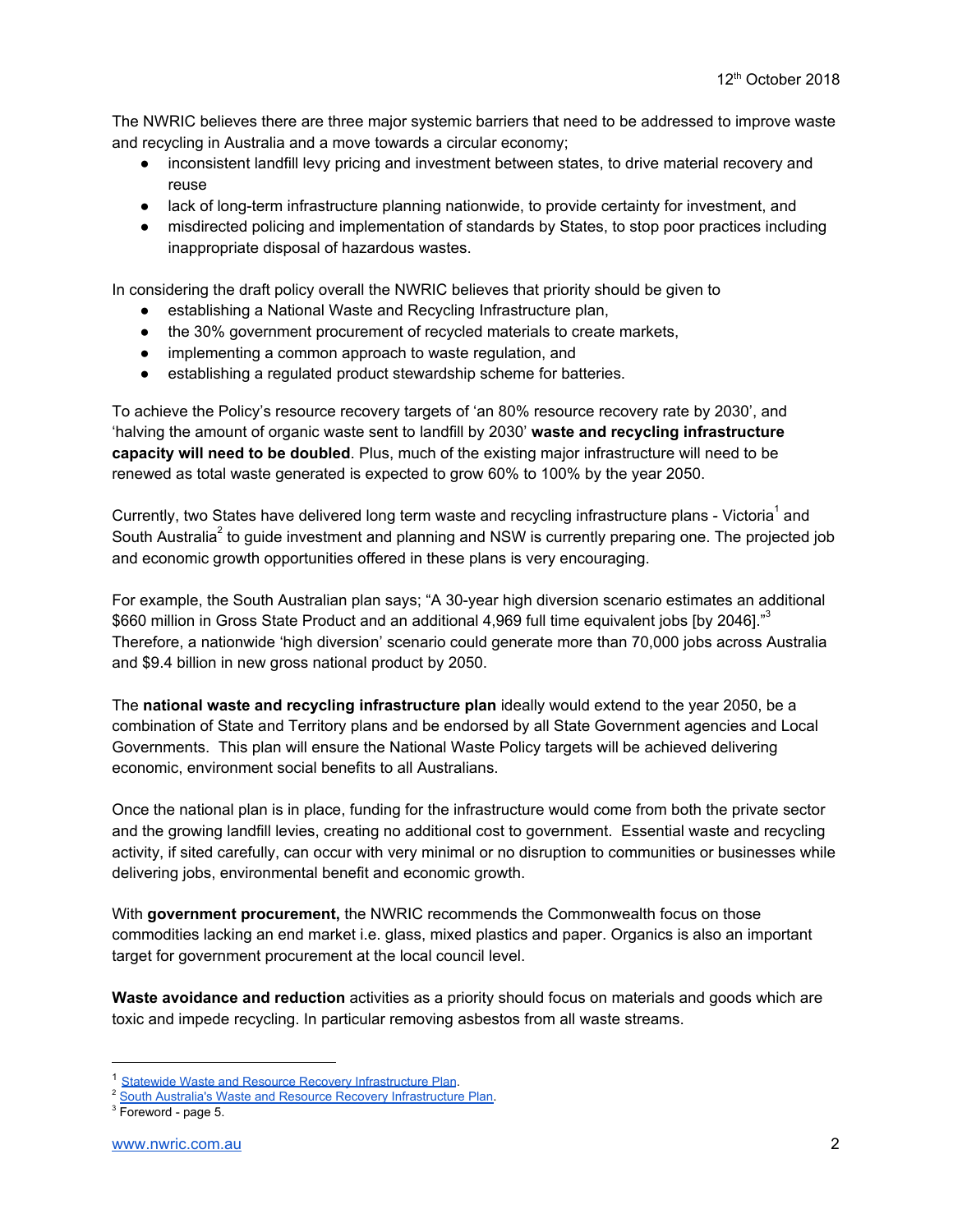The other two most challenging problem waste streams are used lithium ion batteries and tyres. Lithium ion batteries cause fires when pierced, both in facilities and trucks. The hazards created by stockpiles of used tyres are well documented. The NWRIC believes both these products should be **regulated under the Product Stewardship Act** to ensure full producer engagement, rather than relying on partial industry engagement through voluntary approaches. It is only when these schemes are regulated do you see real change as demonstrated by the National Television and Computer Recycling Scheme, the mandatory Oil Stewardship Scheme and more recently the NSW Container Deposit Scheme.

Finally, the NWRIC believes **the Commonwealth government has a vital role to play** in bringing together the States, local councils, the business sector and the waste and recycling industry to work collaboratively in implementing the National Waste Policy and removing the current inequities, false markets, and lack of forward planning to create a more sustainable and circular approach to how we manage our waste and materials.

To this end it is critical that the **Commonwealth Government allocate additional resources this year** to implement the National Waste Policy once it is finalised. Specifically, we recommend the Commonwealth Government;

- appoint and resource a Waste and Recycling Commissioner or similar dedicated role within the Department of Environment (not unlike the Endangered Species Commissioner) to implement the National Waste Policy including development of a National Waste and Recycling Infrastructure Plan, leading / facilitating collaboration across states, local governments, industry and the business sector and delivery of the National Waste Report;
- Provide additional dollars to the Asbestos Safety and Eradication Agency to urgently tag and facilitate the removal of this material.

The NWRIC also believe these resources should be matched by all States committing to invest a minimum of 30% of their landfill levy in implementing waste and recycling actions in their jurisdictions.

All members of the NWRIC are committed to the highest standards in waste management and recycling and are ready to commit resources and work with Commonwealth, State, local government and the business sectors in its implementation of the new National Waste Policy.

More specific responses to each of the principles, targets and strategies is provided below under the relevant sections.

# Feedback on Principles, Targets, Strategies and Milestones

## 1. Avoid Waste

*A national target to reduce total waste generated in Australia per capita by 10 per cent by 2030.*

## *1.1 - Do you agree with the proposed target?*

Yes. However - we believe the target should be more precisely defined. It is unclear if this about what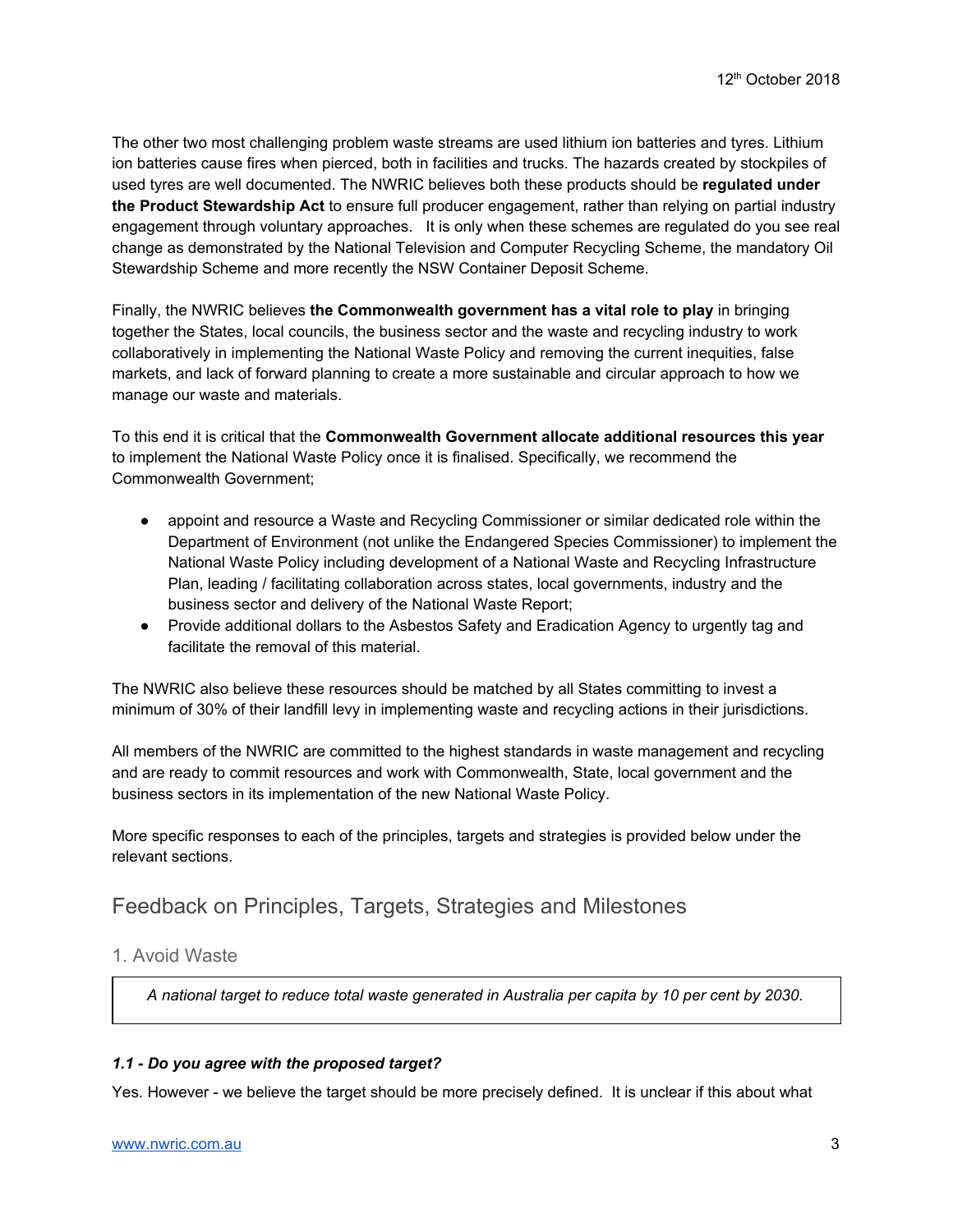householders and businesses throw out into the bin irrespective if it is destined for recycling, waste to energy or landfill. To be consistent with the policy and the SDG it should be waste disposed of by communities and businesses (i.e. avoided waste). Waste diverted from landfill and recycled and recovered should be addressed under Principle 2 Improve Resource Recovery.

## *1.2 - Is there a different target that should be included?*

The NWRIC believes that there should also be a specific hazardous waste generation target for toxic materials which most impede recycling i.e. asbestos and asbestos contaminated materials.

- Between 1930 and 1985, approximately 1.5 million tonnes of asbestos was used in Australia.
- An average of 4,000 people die from asbestos-related diseases each year in Australia, a trend that continues to rise.

## *1.2a –Should we freeze waste generation at current levels, indexed against population growth*

*Yes*

## *1.2b Should there be a target to reduce waste to landfill instead of a generation target?*

No, avoiding waste in the first place is key.

Industry believes there should be targets that reflect the preferred movement of materials along the waste and recycling chain; i.e. waste generated (decreasing), recycled/recovered (increasing), stockpiled (capped at agreed material levels), waste to energy (where no viable recycling option), waste to landfill (where no viable recycling option)

## *1.2c - should targets be set separately for MSW, C&I and C&D.*

Waste avoidance targets for waste materials generated is more important, as there are certain waste materials that should be targeted first, e.g. hazardous and non-recyclable materials.

However, waste generation targets for each collection channels would be helpful. As it is important knowing how much waste is being collected through each channel. As is understanding the reduction and proper handling of problem waste materials i.e. less hazardous and non-recyclable materials being generated.

## 1.3 - Do you agree with strategies 1, 2 and 3 related to the proposed milestones if you suggest *others please explain why.*

The NWRIC recommends that the strategy and milestone to avoid waste through better design be separated from the strategy to avoid waste through sharing and repairing for reuse. As the milestones, actions and responsibilities will be quite different. There is also a need to add in milestones that link to the product stewardship strategy, as these are all key elements of best practice product stewardship. Strategy 3 is confusing and lacks focus.

## **1.3a Suggested edits to the strategy**

Strategy 1 – Design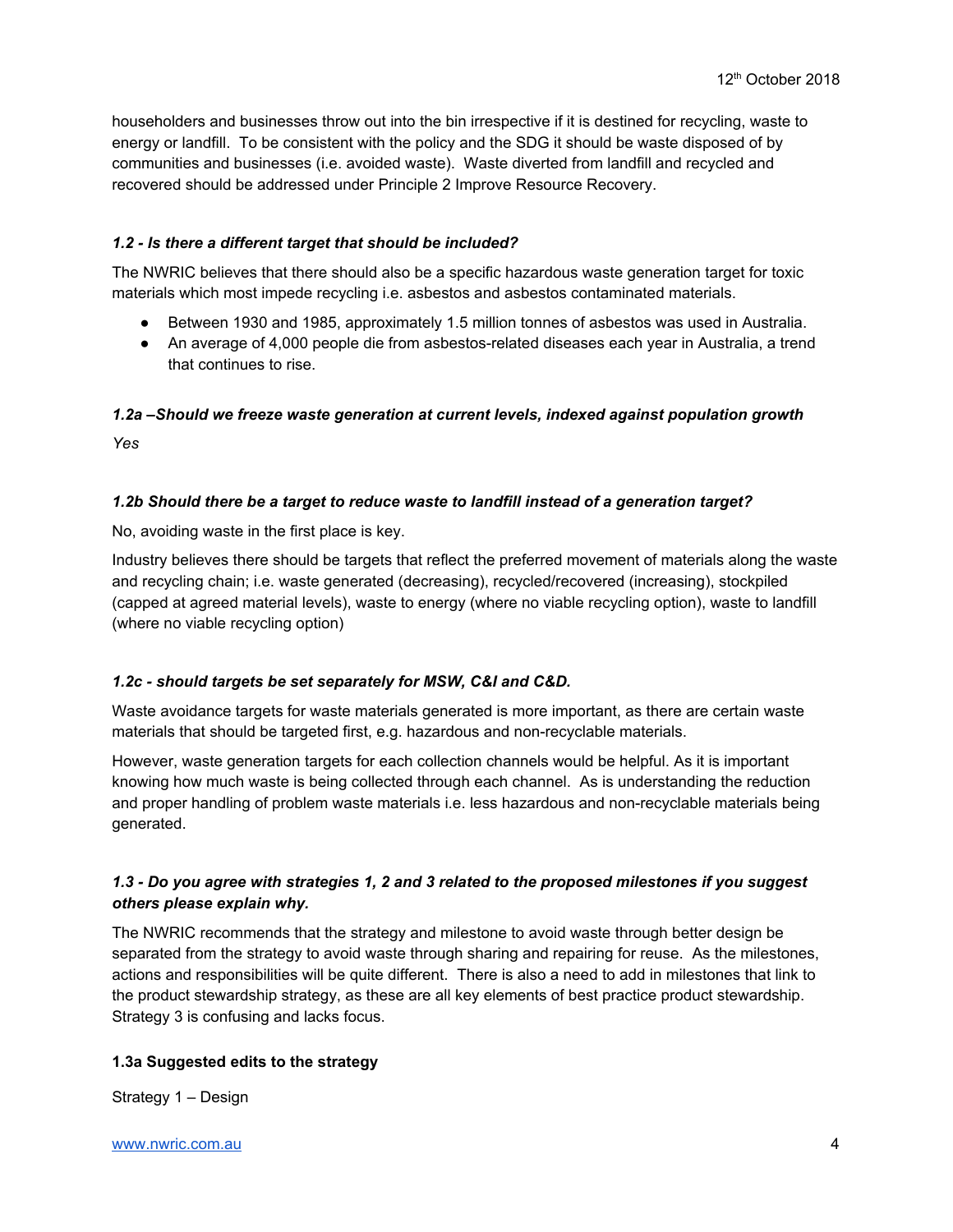● Assist businesses avoid waste through better design of systems and products, material selection, durability, disassembly, repairability and recyclability

Milestones

- Businesses across the food supply and consumption chain become signatories to the voluntary commitment program to reduce food waste by 2019.
- Businesses implement actions to avoid waste and support design of products that increases product's lifecycle (including disassembly and repair) by 2020.
- Total waste generated in Australia is reduced by 5 per cent per capita by 2025.
- Food waste halved by 2030, in line with the National Food Waste Strategy.
- Micro beads phased out by 2020.

#### Strategy 2 – Sharing and Reuse

● Extend the life of products and materials by encouraging efficient use, reuse and repair for reuse. Milestones

- Reuse targets introduced into the National Television and Computer Recycling Scheme by 2020 as part of the Product Stewardship Review.
- Infrastructure in place to support reuse, repair and sharing of products by 2025.
- Businesses switching from product sales to product leasing business models.

Strategy 3 – Knowledge sharing, education and behaviour change

Milestones:

- Standardised kerbside recycling messaging nationwide by 2019.
- Targeted consumer education strategies Australia wide with evidenced-based messaging for avoiding and reducing waste, sharing repairing, reuse and buying recycled by 2021.
- Australian Recycling Label adopted by 80% of market by 2020.
- Information sharing systems are in place to support sharing, repair and reuse of products by 2025.
- Biannual national survey on community and business waste and recycling awareness and behaviours as part of the National Waste Report.

#### *1.4 - What other action is required to meet the target.*

Incentives to encourage businesses to design products so that they last longer and / or are easily repaired

Banning or penalties (e.g. advance recycling fee) import of products that are using materials that are single use and not recyclable.

Action on avoiding clothing waste, this should be driven through the Product Stewardship Act and include fashion brands, retailers and charities.

#### 2. Improve Resource Recovery

*A national target of an 80% average recovery rate from all resource recovery streams, following the waste hierarchy, by 2030.*

#### *2.1 - Do you agree with the proposed target?*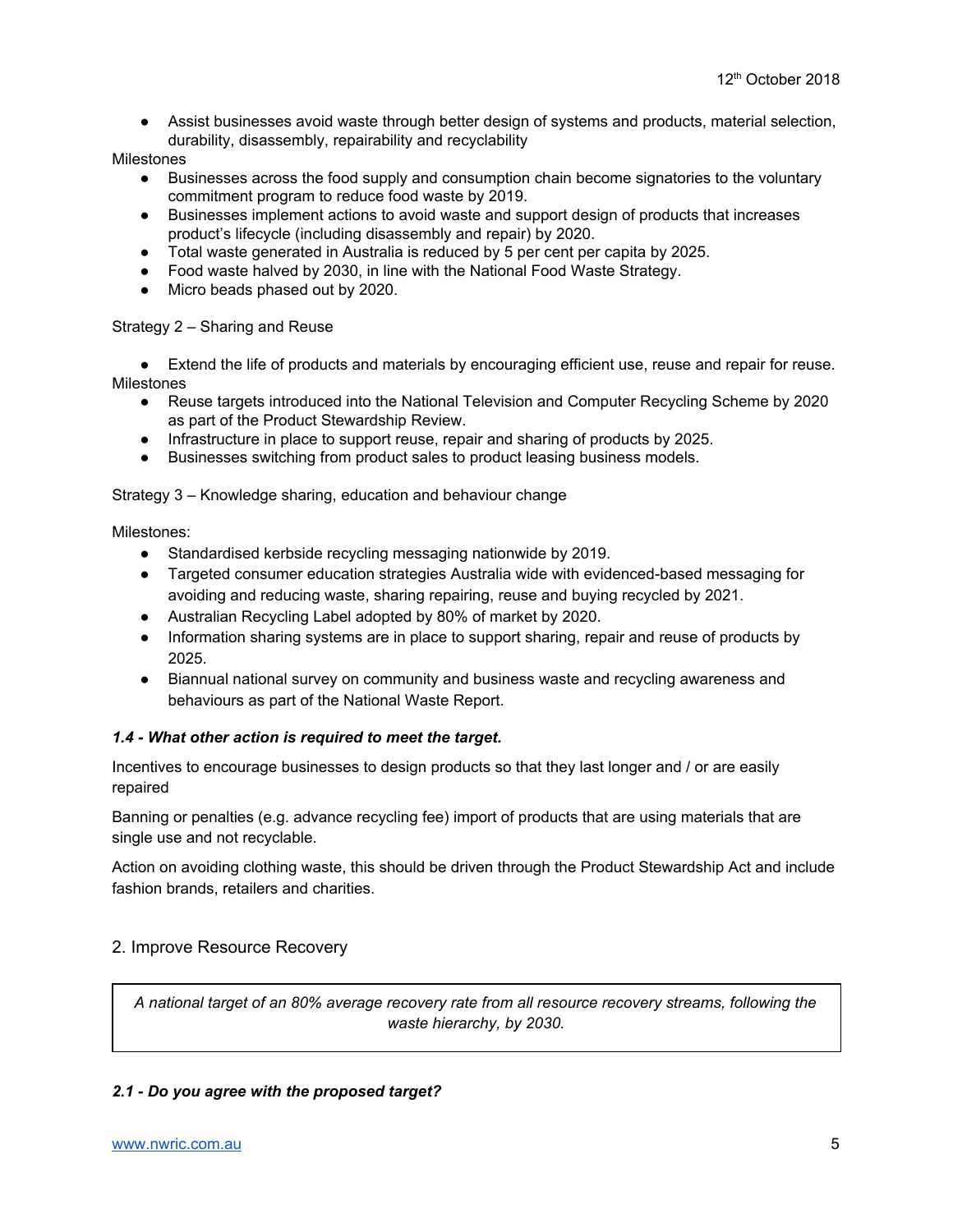This target needs to be better defined. Is the target talking about volume of materials collected and sent to a recycler / diverted from landfill or material recovered and turned into a raw material from a recycling process?

Both targets are important.

NWRIC supports an 80% **recycling target** i.e. on average 80 % of the waste generated is collected and recycled (i.e. not end up in landfill).

NWRIC also recommends that separate material recovery targets be established by 2020 for different material / product / packaging types. As in the NTCRS where there is a 90% material recovery target. This should be a milestone. The NTCRS material recovery target would make a good case study.

Finally, NWRIC recommends that the principle be renamed Improve Material Recovery rather then Resources. This will alleviate confusion with the Resources Sector in Australia.

## *2.2 - Is there a different target that should be included?*

*- should targets only refer to recycling?*

*- should there be separate targets for municipal solid waste, commercial and industrial waste and construction and demolition waste?*

See above. The target needs to be separated into two targets a recycling target (i.e. waste collected and diverted from landfill target) and a material recovery target (i.e. material recovered from a recycling process).

The recycling and recovery challenges (and opportunity) are vastly different for different materials. we believe the best approach is recycling and recovery targets by material type. For example; metals, construction aggregates, glass, paper, plastics, organics, food, ewaste, batteries, and clothing. Organics recycling targets should also include biosolids.

A separate recycling target should also be established for waste to energy/fuel production.

Recycling targets (i.e. diversion from landfill) should be developed for each collection channel as well.

NWRIC also recommends that separate material recovery targets be established by 2020 for different material / product / packaging types like that in the NTCRS where there is a 90% material recovery target. *This should be a milestone. The NTCRS material recovery target would make a good case study.*

It is very important to be consistent in how the terms recycling and recovery are used. They are not interchangeable.

#### 2.3 - Do you agree with strategies 4, 5, 6 and 7, and related proposed milestones? If you suggest

#### *others, please explain why.*

*Strategy 4 - Product Stewardship*

The Milestones should include

*● Findings and recommendations of the product stewardship and NTCRS review by implemented by 2019.*

There is no need to review current regulated product stewardship schemes as this will be dealt with the adoption of the prioritization framework.

Priority should be given to regulating a battery stewardship scheme over a photovoltaics scheme. Trying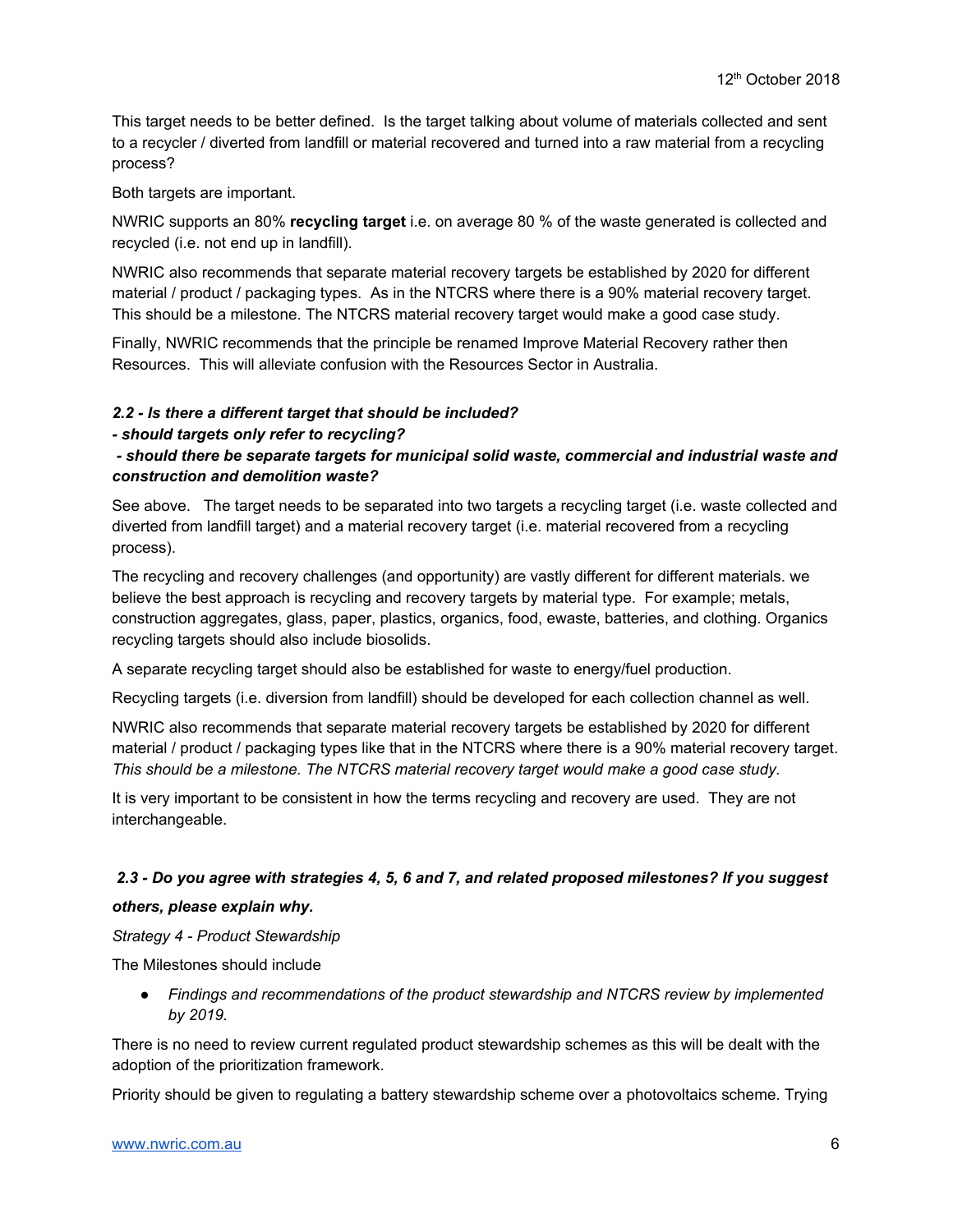to pursue a voluntary battery scheme will not work as Duracell and Energiser have clearly indicated they will not participate in the proposed voluntary ACCC approach. Batteries area major contaminate and fire risk to recycling.

The current voluntary ACCC approach of Tyre Stewardship Australia is not achieving its objectives. The accreditation scheme is not stopping the stockpiling of tyres.

All tyre and battery manufacturers, brands and importers must step up and accept their producer responsibilities. Experience shows that regulation to prevent free riding is a minimum requirement to ensure genuine environmental outcomes are achieved in a timely manner. As illustrated by the success of the co-regulatory National Television and Computer Recycling Scheme, the mandatory Oil Stewardship Scheme and more recently the Container Deposit Scheme in NSW.

#### *Strategy 5 – A common approach*

This is a key strategy that will make significant improvements and remove market distortions and barriers to resource recovery and creating a circular economy. The NWRIC considers the primary focus should be placed on landfill levies, ensuring they are harmonised and priced accordingly between states to drive waste up the hierarchy and that the landfill levies are invested in waste and recycling infrastructure, community education and policing the industry.

#### *Strategy 7 – Increasing Industry Capacity*

The NWRIC recommends the following milestones be added and the current Victorian and SA plans would make excellent case studies.

- All States have waste and recycling infrastructure plans in place by end of 2019
- National waste and recycling infrastructure plan completed by 2020
- All State and national waste and recycling infrastructure plans reviewed every 10 years

## *2.4 - What other action is required to meet the target?*

Along with policing, planning and improved levies, the NWRIC propose a national strategy to analyse and improve the export competitiveness of Australian recycled materials.

High landfill levies reduce the export competitiveness of Australian recycled materials. Where materials are trade-exposed, levy deductions should be considered. These deductions should only apply as a deduction once materials are exported.

Additional hypothecation of landfill levies back to the industry can also assist to lift recycling rates. We recommend the Commonwealth consider a national hypothecation rate of 30%, with funds given out via loans not grants.

## *2.5 - Who should be responsible for implementation?*

Improving waste and recycling in Australia will require a whole of government approach. This includes all three tiers of government along with the State Agencies responsible for planning, infrastructure, taxation, environment and occupational health.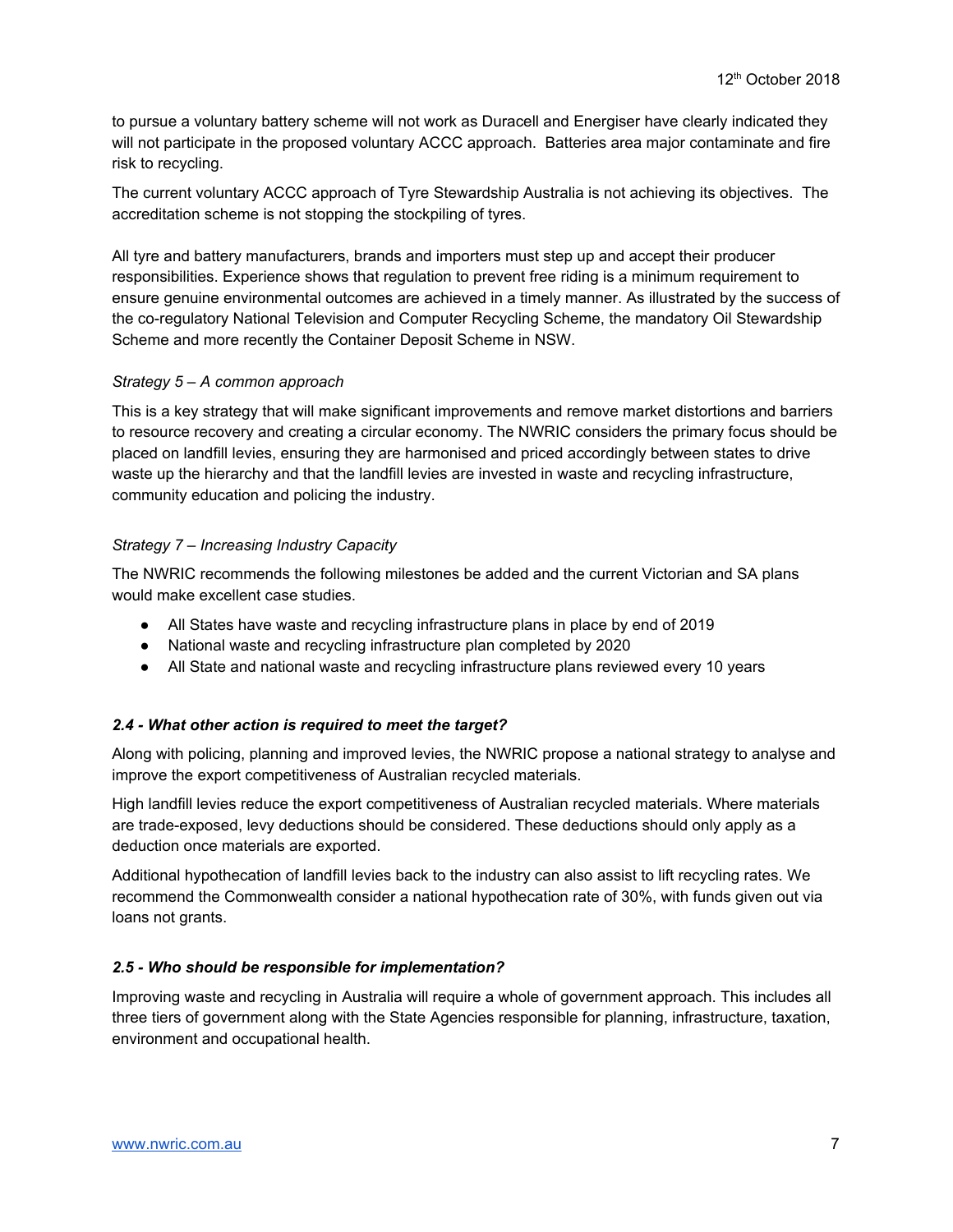## 3. Increase use of recycled material and build demand and markets of recycled products

*A national target of 30 per cent average recycled content across all goods and infrastructure procurement by 2030.*

## *3.1 Do you agree with the proposed target?*

Yes. We believe this target is the highest immediate priority for the Commonwealth and State plus local Governments, particularly in the context of China's 'National Sword and Blue Sky' policy.

## *3.2 Is there a different target that should be included?*

In the context of China's National Sword and Blue Sky policies, government procurement should target materials exposed to unstable export markets. We believe that currently the materials with the highest priority for government procurement are;

- 1. Glass,
- 2. Plastics,
- 3. Organics, and
- 4. Paper.

If implemented properly, domestic procurement should be enough to absorb recycled materials from domestic generation. Glass for construction aggregates is the simplest and cheapest place to begin.

Local Government are key players in this sphere. Local Government kerbside collection contracts could include provision for the repurchasing of recycled materials, especially in construction projects. Roads authorities at National, State and Local government levels will be key to improving procurement of construction aggregates.

## *3.3 Do you agree with strategies 8 and 9 and related proposed milestones? If you suggest others, please explain why.*

Yes. Other actions are required*.* State and local government procurement will be key. Infrastructure projects can absorb recycled materials including glass, paper, plastic and construction aggregates.

## *3.4 What other action is required to meet the target?*

In some cases, contamination protocols will be required. For example; in the case of glass, the approval of an 'asbestos' protocol is required to ensure that materials can still flow through to recycling. Such protocols should also apply to organics and construction aggregates and be harmonised across all jurisdictions.

## *3.5 Who should be responsible for implementation?*

Meeting this target will require close collaboration between industry and government.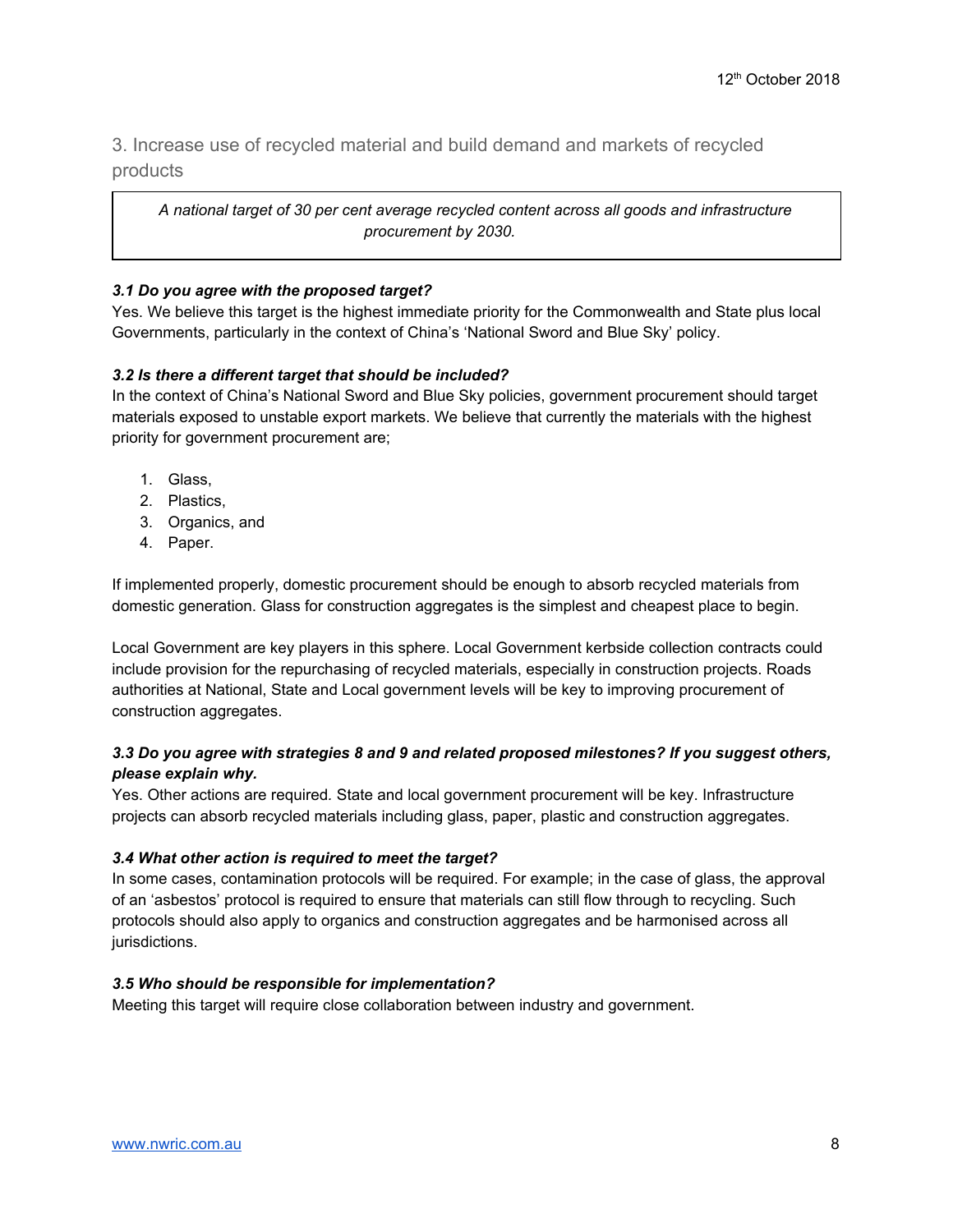4. Better manage material flows to benefit human health, the environment and the economy

*(a) phase out problematic and unnecessary plastics by 2030.*

*(b) halve the volume of organic waste sent to landfill by 2030.*

#### *4.1 Do you agree with the proposed targets?*

Yes.

#### *4.2 - Is there a different target that should be included?*

Even with enhanced efforts to generate less plastic waste, millions of tonnes will still be available for recycling or energy recovery. Government can work actively to improve plastic recycling.

- An efficient strategy to improve plastics recycling is to support the implementation of a container deposit schemes in Victoria and Tasmania.
- Local Government procurement of mixed plastics (unsuitable for remanufacture) for infrastructure projects will assist in diverting these materials from landfill.
- Improved education for source separation will help to recover additional plastics.

## *4.3 - Do you agree with strategies 10, 11 and 12, and related proposed milestones? If you suggest others, please explain why.*

Yes, we agree.

*Strategy 11,* which deals with hazardous waste is particularly important. High priority wastes include asbestos, batteries and tyres. PFOS/PFAS contaminated waste is a risk and investment should be made to contain this material. Given the capacity of PFOS/PFAS contaminated materials to contaminate groundwater, the NWRIC reiterates that all landfill cells in Australia should be lined. The Commonwealth should identify and ratify a national landfill standard through the Heads of EPA (HEPA) Group.

The NWRIC also supports the introduction of e-waste tracking to prevent the illegal export of hazardous materials and e-waste training for collectors and recyclers on the safe handling and processing of e-waste.

Diversion of batteries from landfill through a regulated product stewardship scheme should be by 2020 not 2025. Batteries are currently a significant contaminate, safety and fire risk for kerbside recycling and processors. A separate collection and processing channels are required as a matter of urgency and this should be funded by the battery industry.

#### *Strategy 12*

There is roughly three times more organics than plastics sent to landfill. Australia generated 13.7 million tonnes of organics in 2010-2011 and likely generates closer to 15-16 million tonnes per year currently, meaning there is likely 7-8 million tonnes of organics to landfill that could be diverted to composting.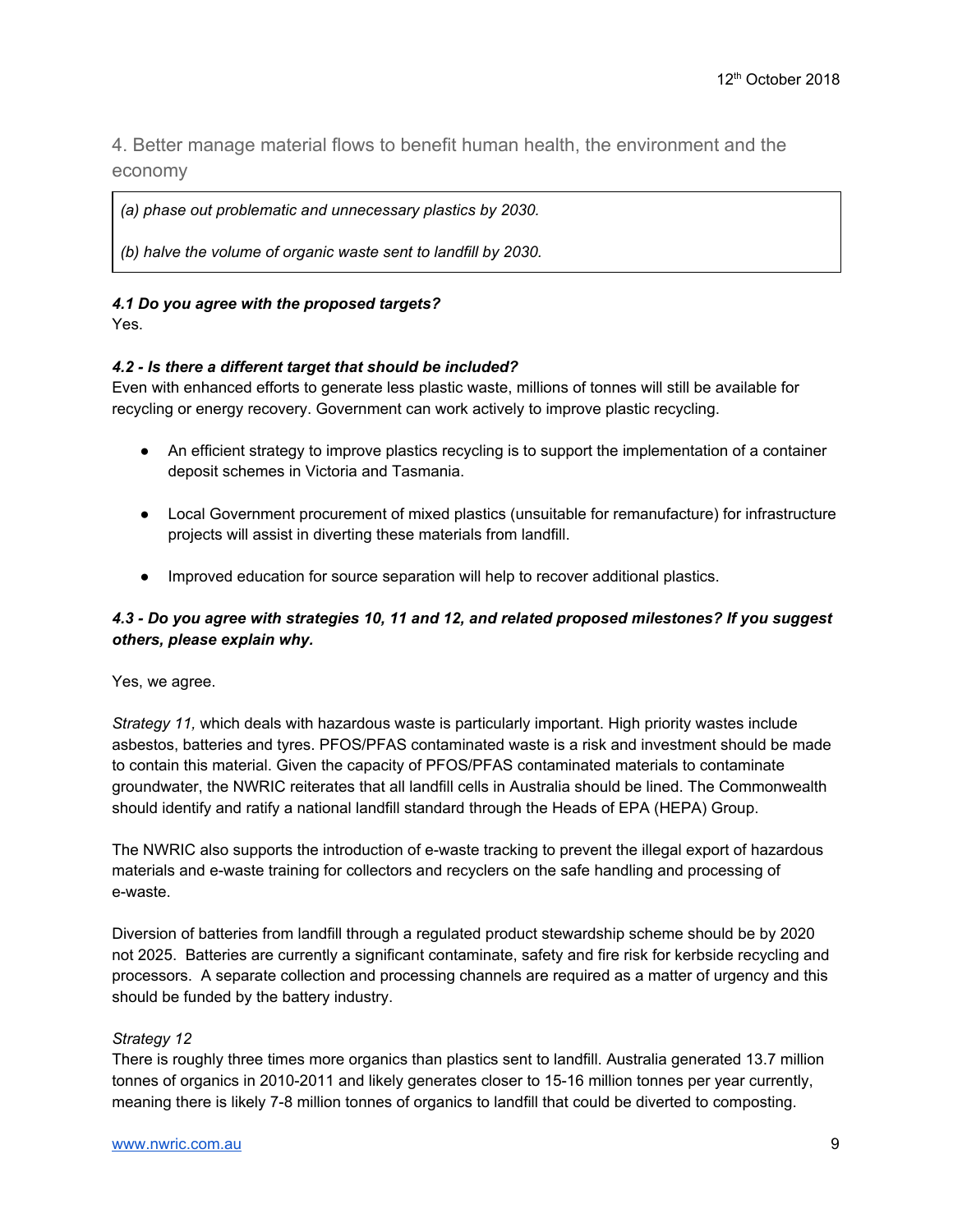Halving this value will require 3-4 million tonnes of new organics processing capacity. Similarly, 2-3 million tonnes of plastics go to landfill. $^4$ 

Therefore, improving organics recovery will require extensive investment, employment and innovation. It is a large opportunity. The Commonwealth approach to organics targets food waste, however, it is also important to develop recovery pathways for biosolids, commercial, and industrial organics streams. These include abattoir wastes and commercial food manufacturing.

Organics recycling is a key area of innovation. The cost of high-quality organics recycling is in the order of \$80-150 per tonne, depending on the complexity of the stream. Therefore, in many locations' organics recovery is quickly becoming cheaper than putrescible landfill. However, effective organics recovery requires ready consistent markets and planning for organic processing assets. Improved source separation and education will also be necessary to improve organics recovery from households.

The mandating of recovered compost in mine site rehabilitation will assist in developing markets. So, will effective planning for organics recovery facilities.

The industry is ready to supply high quality food and garden organics recovery (FOGO) services to households.

The Commonwealth should expand opportunities to credit building soil carbon from compost under the Emissions Reduction Fund.

## *4.4 - What other action is required to meet the targets?*

It is difficult to comment on the plastics target without a definition of 'problematic and unnecessary'. The current barriers to increasing plastic recycling include; contamination in kerbside and commercial commingled recycling bins, limited domestic markets, a lack of government procurement, increasingly complex packaging and poor labelling for recycling.

## *4.5 - Who should be responsible for implementation?*

The Commonwealth and States can deliver infrastructure plans and tenders to divert commercial and domestic organics back to soils. Local Government can procure organics and plastics. Industry can deliver organics processing capacity and recover resources.

5. Improve information to support innovation, guide investment and enable informed consumer decisions

*A national target for fit-for-purpose and timely data to be available for individuals, businesses, and governments to make informed decisions.*

## *5.1 Do you agree with the proposed target?*

Yes. Data is important in informing market and infrastructure development, monitoring changes in community awareness, attitudes and behaviours; monitoring performance against environmental and OH&S targets and assisting with policing for the industry. Policing means both ensuring consistency of standards and mitigation of waste crime and fraud. More detail is provided below.

<sup>4</sup> [Extrapolated](http://www.abs.gov.au/ausstats/abs@.nsf/Latestproducts/4602.0.55.006Main%20Features32010-11?opendocument&tabname=Summary&prodno=4602.0.55.006&issue=2010-11&num=&view=) from the National Waste Account.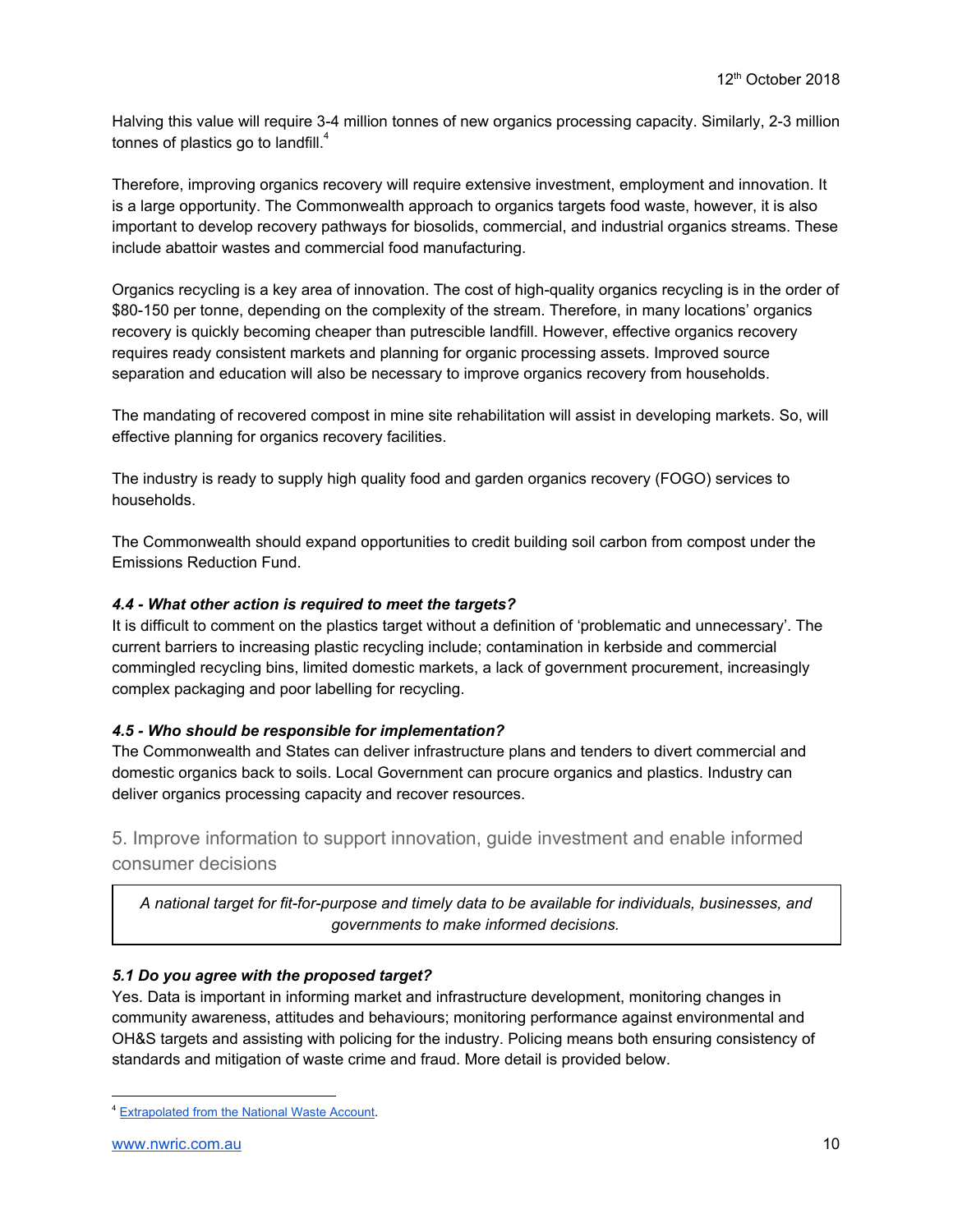## *5.2 Is there a different target that should be included?*

Having data available in a timely manner at a National and State level is key to good decision making and the implementation of this policy. Data collection and reporting can also help monitor consistency nationally in policing the industry, standards and preventing fraud, which is important in ensuring a fair market for the waste and recycling industry.

Consumer awareness, attitudes and behaviours should also be tracked nationally. As changing consumer behaviours is also key to the success of this policy.

To ensure the data captured is meaningful the NWRIC believes all waste facilities should be licenced and all waste transporters should be registered. Licence inspections should be applied equally to all facilities, standards must be applied universally. All waste facilities should provide mass balance reporting, as this is an important step measuring how we are progressing towards the circular economy.

## *5.3 Do you agree with strategies 13 and 14 and related proposed milestones? If you suggest others, please explain why.*

#### *Strategy 13 – Data and Reporting*

*Data for investment -* In regard to market and infrastructure development, improved data can help inform waste infrastructure plans. These plans should be based on accurate data extrapolation of growth in the waste market. The NWRIC submits the following data should be published; waste generation and material recovery data at State and National level, the National Waste Accounts from the ABS, future infrastructure needs to support new services,

*Data for tracking and policing -* The NWRIC supports that every waste facility in Australia should be licensed - irrespective of size. Licensing should include that all landfills must have weighbridges and report received tonnes to the State Government authorities.

Data can be used to inform EPA inspections. EPA inspections should be across all facilities, not just large or licenced facilities. State EPAs should be further funded to police and collect information on standards and regulation. The NWRIC support that additional landfill levy funds be committed to invest into databases, additional licensing/tracking programs and other monitoring programs such as drones.

All waste transporters should be registered with State EPAs. GPS trackers on trucks should be mandatory. When suspected of a breach of the law, GPS data could provide an important tool in prosecution and investigation. Data reporting requirements should be the same for both local government and industry.

#### *Strategy 14 -*

A national waste market report should be produced every two years along with the National Waste Report

#### *5.4 What other action is required to meet the target?*

Information technology investment will be needed to enhance reporting and data collection for policing and mass balance reporting. This includes new licence databases the collection of mass balance data. The NWRIC recommends that EPAs make the provision of GPS tracking on waste trucks mandatory.